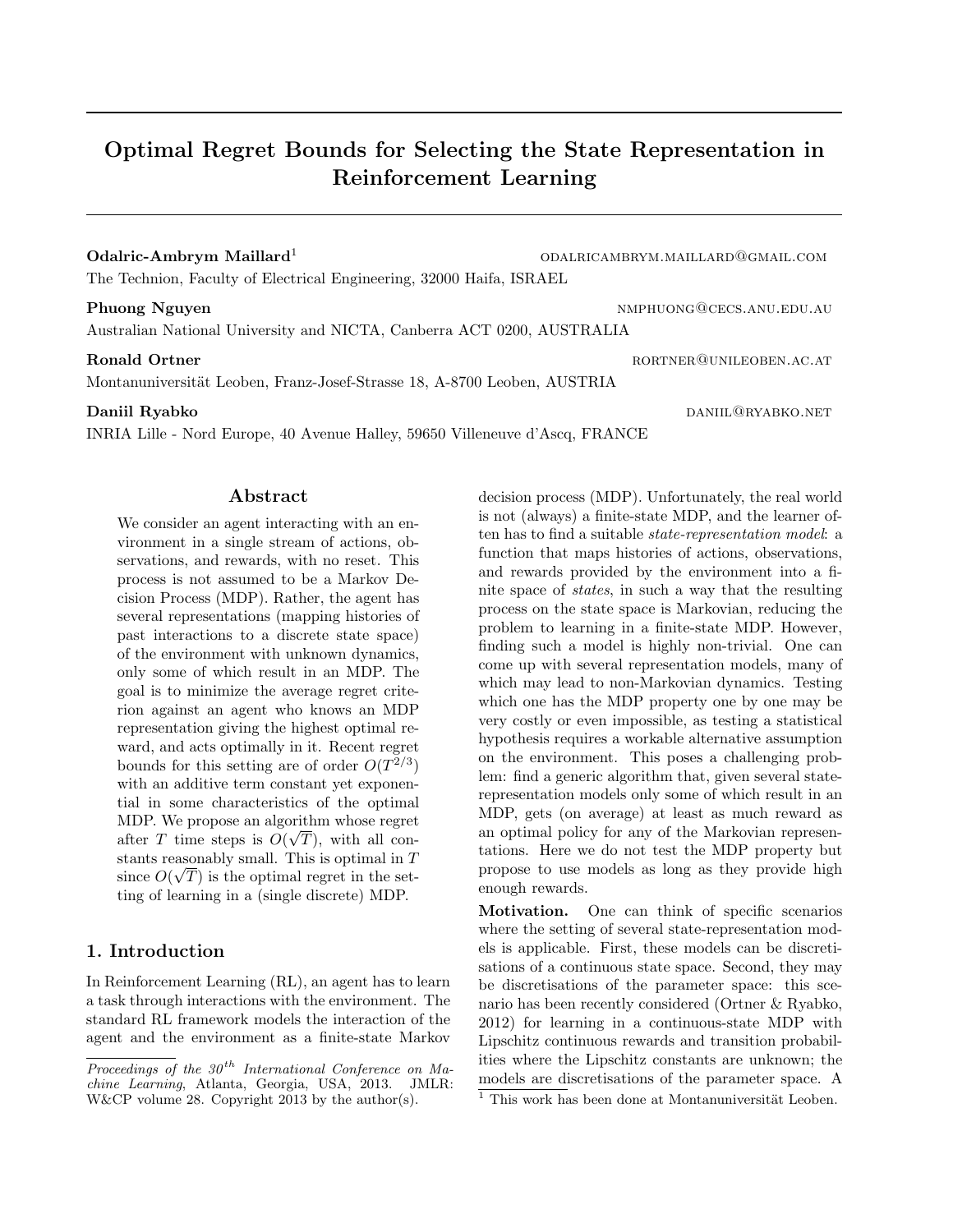simple example is when the process is a second-order Markov process with discrete observations: in this case a model that maps any history to the last two observations is a Markov model; a detailed illustration of such an example can be found, e.g., in Section 4 of (Hutter, 2009). More generally, one can try and extract some high-level discrete features from (continuous, high-dimensional) observations provided by the environment. For example, the observation is a video input capturing a game board, different maps attempt to extract the (discrete) state of the game, and we assume that at least one map is correct. Some popular classes of models are context trees (McCallum, 1996), which are used to capture short-term memories, or probabilistic deterministic finite automata (Vidal et al., 2005), a very general class of models that can capture both short-term and long-term memories. Since only some of the features may exhibit Markovian dynamics and/or be relevant, we want an algorithm able to exploit whatever is Markovian and relevant for learning. For more details and further examples we refer to (Maillard et al., 2011).

Previous work. This work falls under the framework of providing performance guarantees on the average reward of a considered algorithm. In this setting, the optimal regret of a learning algorithm in a finite-state √ MDP is  $O(\sqrt{T})$ . This is the regret of UCRL2 (Jaksch et al., 2010) and Regal.D (Bartlett & Tewari, 2009). Previous work on this problem in the RL literature includes (Kearns & Singh, 2002; Brafman & Tennenholtz, 2003; Strehl et al., 2006). Moreover, there is currently a big interest in finding practical state representations for the general RL problem where the environment's states and model are both unknown, e.g. U-trees (McCallum, 1996), MC-AIXI-CTW (Veness et al., 2011), ΦMDP (Hutter, 2009), and PSRs (Singh et al., 2004). Another approach in which possible models are known but need not be MDPs was considered in (Ryabko& Hutter, 2008).

For the problem considered in this paper, (Maillard et al., 2011) recently introduced the BLB algorithm that, given a finite set  $\Phi$  of state-representation models, achieves regret of order  $\sqrt{|\Phi|}T^{2/3}$  (where  $|\Phi|$  is the number of models) in respect to the optimal policy associated with any model that is Markovian. BLB is based on uniform exploration of all representation models and uses the performance guarantees of UCRL2 to control the amount of time spent on non-Markov models. It also makes use of some internal function in order to guess the MDP diameter (Jaksch et al., 2010) of a Markov model, which leads to an additive term in the regret bound that may be exponential in the true diameter, which means the order  $T^{2/3}$  is only valid for possibly very large T.

Contribution. We propose a new algorithm called OMS (Optimistic Model Selection), that has regret of order  $\sqrt{|\Phi|T}$ , thus establishing performance that is optimal in terms of  $T$ , without suffering from an unfavorable additive term in the bound and without compromising the dependence on  $|\Phi|$ . This demonstrates that taking into consideration several possibly non-Markovian representation models does not significantly degrade the performance of an algorithm, as compared to knowing in advance which model is the right one. The proposed algorithm is close in spirit to the BLB algorithm. However, instead of uniform exploration it uses the principle of "optimism" for model selection, choosing the model promising the best performance.

Outline. Section 2 introduces the setting; Section 3 presents our algorithm OMS; its performance is analysed in Section 4; proofs are in Sections 5, and Section 6 concludes.

#### 2. Setting

**Environment.** For each time step  $t = 1, 2, \ldots$ , let  $\mathcal{H}_t := \mathcal{O} \times (\mathcal{A} \times \mathcal{R} \times \mathcal{O})^{t-1}$  be the set of histories up to time t, where  $\mathcal O$  is the set of observations,  $\mathcal A$  is a finite set of actions and  $\mathcal{R} = [0, 1]$  is the set of possible rewards. We consider the problem of reinforcement learning when the learner interacts sequentially with some unknown environment: first some initial observation  $h_1 = o_1 \in \mathcal{H}_1 = \mathcal{O}$  is provided to the learner, then at any time step  $t > 0$ , the learner chooses an action  $a_t \in \mathcal{A}$  based on the current history  $h_t \in \mathcal{H}_t$ , then receives the immediate reward  $r_t$  and the next observation  $o_{t+1}$  from the environment. Thus,  $h_{t+1}$  is the concatenation of  $h_t$  with  $(a_t, r_t, o_{t+1})$ .

**State representation models.** Let  $\Phi$  be a set of state-representation models. A state-representation model  $\phi \in \Phi$  is a function from the set of histories  $\mathcal{H} := \bigcup_{t \geqslant 1} \mathcal{H}_t$  to a finite set of states  $\mathcal{S}_{\phi}$ . For a model  $\phi$ , the state at step t under  $\phi$  is denoted by  $s_{t,\phi} := \phi(h_t)$  or simply  $s_t$  when  $\phi$  is clear from context. For the sake of simplicity, we assume that  $\mathcal{S}_{\phi} \cap \mathcal{S}_{\phi'} = \emptyset$ for  $\phi \neq \phi'$ . Further, we set  $\mathcal{S} := \bigcup_{\phi \in \Phi} \mathcal{S}_{\phi}$ .

A particular role will be played by state-representation models that induce a Markov decision process (MDP). An MDP is defined as a decision process in which at any discrete time  $t$ , given action  $a_t$ , the probability of immediate reward  $r_t$  and next observation  $o_{t+1}$ , given the past history  $h_t$ , only depends on the current observation  $o_t$ . That is,  $P(o_{t+1}, r_t | h_t a_t) = P(o_{t+1}, r_t | o_t, a_t)$ . Observations in this process are called states of the environment. We say that a state-representation model  $\phi$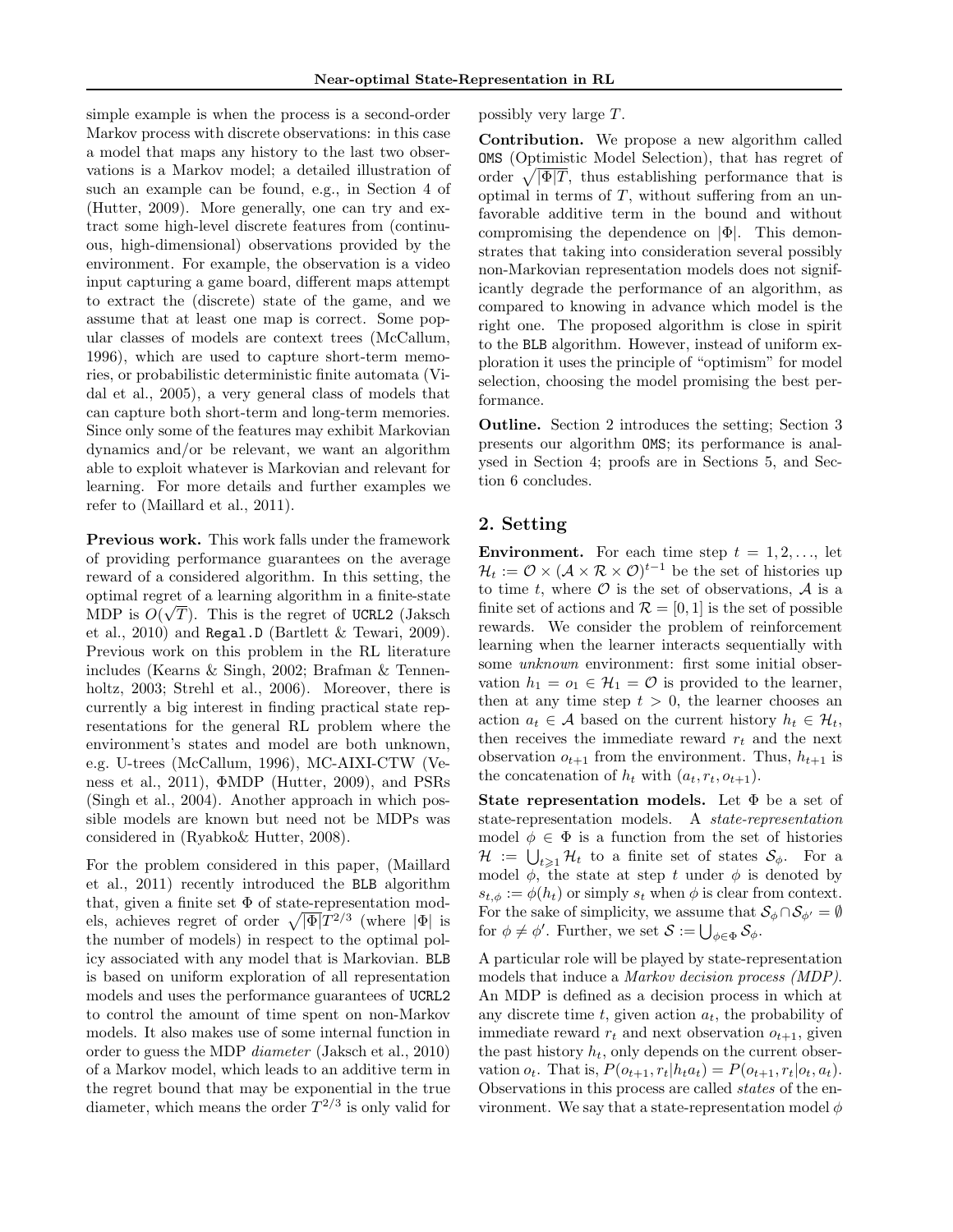is a Markov model of the environment, if the process  $(s_{t,\phi}, a_t, r_t), t \in \mathbb{N}$  is an MDP. This MDP is denoted as  $M(\phi)$ . We will always assume that such MDPs are weakly communicating, that is, for each pair of states  $x_1, x_2$  there exists  $k \in \mathbb{N}$  and a sequence of actions  $\alpha_1, \ldots, \alpha_k \in \mathcal{A}$  such that  $P(s_{k+1,\phi} = x_2|s_{1,\phi} =$  $x_1, a_1 = \alpha_1, \ldots, a_k = \alpha_k$  > 0. It should be noted that there may be infinitely many state-representation models under which an environment is Markov.

Problem description. Given a finite set Φ which includes at least one Markov model, we want to construct a strategy that performs as well as the algorithm that knows any Markov model  $\phi \in \Phi$ , including its rewards and transition probabilities. For that purpose we define for any Markov model  $\phi \in \Phi$  the regret of any strategy at time T, cf. (Jaksch et al., 2010; Bartlett & Tewari, 2009; Maillard et al., 2011), as

$$
\Delta(\phi, T) := T \rho^{\star}(\phi) - \sum_{t=1}^{T} r_t,
$$

where  $r_t$  are the rewards received when following the proposed strategy and  $\rho^*(\phi)$  is the optimal average reward in  $\phi$ , i.e.,  $\rho^*(\phi) := \rho(M(\phi), \pi^*_\phi) :=$  $\lim_{T\to\infty}\frac{1}{T}\mathbb{E}\big[\sum_{t=1}^T r_t(\pi_{\phi}^{\star})\big]$  where  $r_t(\pi_{\phi}^{\star})$  are the rewards received when following the optimal policy  $\pi^*_{\phi}$ for  $\phi$ . Note that for weakly communicating MDPs the optimal average reward indeed does not depend on the initial state. One could replace  $T \rho^*(\phi)$  with the expected sum of rewards obtained in T steps (following the optimal policy) at the price of an additional  $O(\sqrt{T})$  term.

#### 3. Algorithm

High-level overview. The OMS algorithm we propose (shown in detail as Algorithm 1) proceeds in episodes  $k = 1, 2, \ldots$ , each consisting of several runs  $j = 1, 2, \ldots$  In each run j of some episode k, starting at time  $t = t_{k,j}$ , OMS chooses a policy  $\pi_{k,j}$  applying the optimism in face of uncertainty principle twice. First, in line 6, OMS considers for each model  $\phi \in \Phi$  a set of admissible MDPs  $\mathcal{M}_{t,\phi}$  (defined via confidence intervals for the estimates so far), and computes a socalled optimistic MDP  $M_t^+(\phi) \in \mathcal{M}_{t,\phi}$  and an associated optimal policy  $\pi_t^+(\phi)$  on  $M_t^+(\phi)$  such that the average reward  $\rho(M_t^+(\phi), \pi_t^+(\phi))$  is maximized. Then (line 7) OMS chooses the model  $\phi_{k,j} \in \Phi$  which maximizes the average reward  $\pi_{k,j} := \pi_t^+(\phi_{k,j})$  penalized by a term intuitively accounting for the "complexity" of the model, similar to the REGAL algorithm of (Bartlett & Tewari, 2009).

The policy  $\pi_{k,j}$  is then executed until either (i) run j reaches the maximal length of  $2^j$  steps (line 19), Algorithm 1 Optimistic Model Selection (OMS)

**Require:** Set of models  $\Phi_0$ , parameter  $\delta \in [0, 1]$ .

- 1: Set  $t := 1$ ,  $k := 0$ , and  $\Phi := \Phi_0$ .
- 2: while true do

3:  $k := k + 1$ ,  $j := 1$ , same Episode := true

- 4: while sameEpisode do
- 5:  $t_{k,j} := t$
- 6:  $\forall \phi \in \Phi$ , use EVI to compute optimistic MDP  $M_t^+(\phi) \in \mathcal{M}_{t,\phi}$  and (near-)optimal policy  $\pi_t^+(\phi)$  with approximate optimistic average reward  $\hat{\rho}_{t_{k,j}}^+(\phi)$ .<br>Choose model
- 7: Choose model  $\phi_{k,j} \in \Phi$  such that

$$
\phi_{k,j} = \underset{\phi \in \Phi}{\operatorname{argmax}} \left\{ \widehat{\rho}_{t_{k,j}}^{+}(\phi) - \operatorname{pen}(\phi; t_{k,j}) \right\}. (1)
$$

8: Define  $\rho_{k,j} := \hat{\rho}_{t_{k,j}}^+ (\phi_{k,j}), \pi_{k,j} := \pi_{t_{k,j}}^+ (\phi_{k,j}).$ 9:  $\text{sameRun} := \text{true}.$ 

10: while sameRun do

than

11: Choose action  $a_t := \pi_{k,j}(s_t)$ , get reward  $r_t$ , observe next state  $s_{t+1} \in \mathcal{S}_{k,j} := \mathcal{S}_{\phi_{k,j}}$ . 12: Set testFail  $:=$  true iff the sum of the collected rewards so far from time  $t_{k,j}$  is less

$$
\ell_{k,j}\rho_{k,j} - \mathbf{lob}_{k,j}(t),\tag{2}
$$

where  $\ell_{k,j} := t - t_{k,j} + 1$ . 13: if testFail then 14:  $\text{sameRun} := \text{false}, \text{sameEp} \times \text{false} := \text{false}$ 15:  $\Phi := \Phi \setminus \{\phi_{k,j}\}\$ 16: if  $\Phi = \emptyset$  then  $\Phi := \Phi_0$  end if 17: else if  $v_k(s_t, a_t) = N_{t_k}(s_t, a_t)$  then 18:  $\text{sameRun} := \text{false}, \text{sameEp}$ isode :=  $\text{false}$ 19: else if  $\ell_{k,j} = 2^j$  then 20: sameRun := **false**,  $j := j + 1$ 21: end if 22:  $t := t + 1$ 23: end while 24: end while 25: end while

(ii) episode  $k$  terminates when the number of visits in some state has been doubled (line 17), or (iii) the executed policy  $\pi_{k,j}$  does not give sufficiently high average reward (line 12). Note that OMS assumes each model to be Markov, as long as it performs well. Otherwise the model is eliminated (line 15).

Details. We continue with some details of the algorithm. In the following,  $S_{\phi} := |\mathcal{S}_{\phi}|$  denotes the number of states under model  $\phi$ ,  $S := |\mathcal{S}|$  is the total number of states, and  $A := |\mathcal{A}|$  is the number of actions. Further,  $\delta_t := \delta/36t^2$  is the confidence parameter for time t.

Admissible models. First, the set of admissible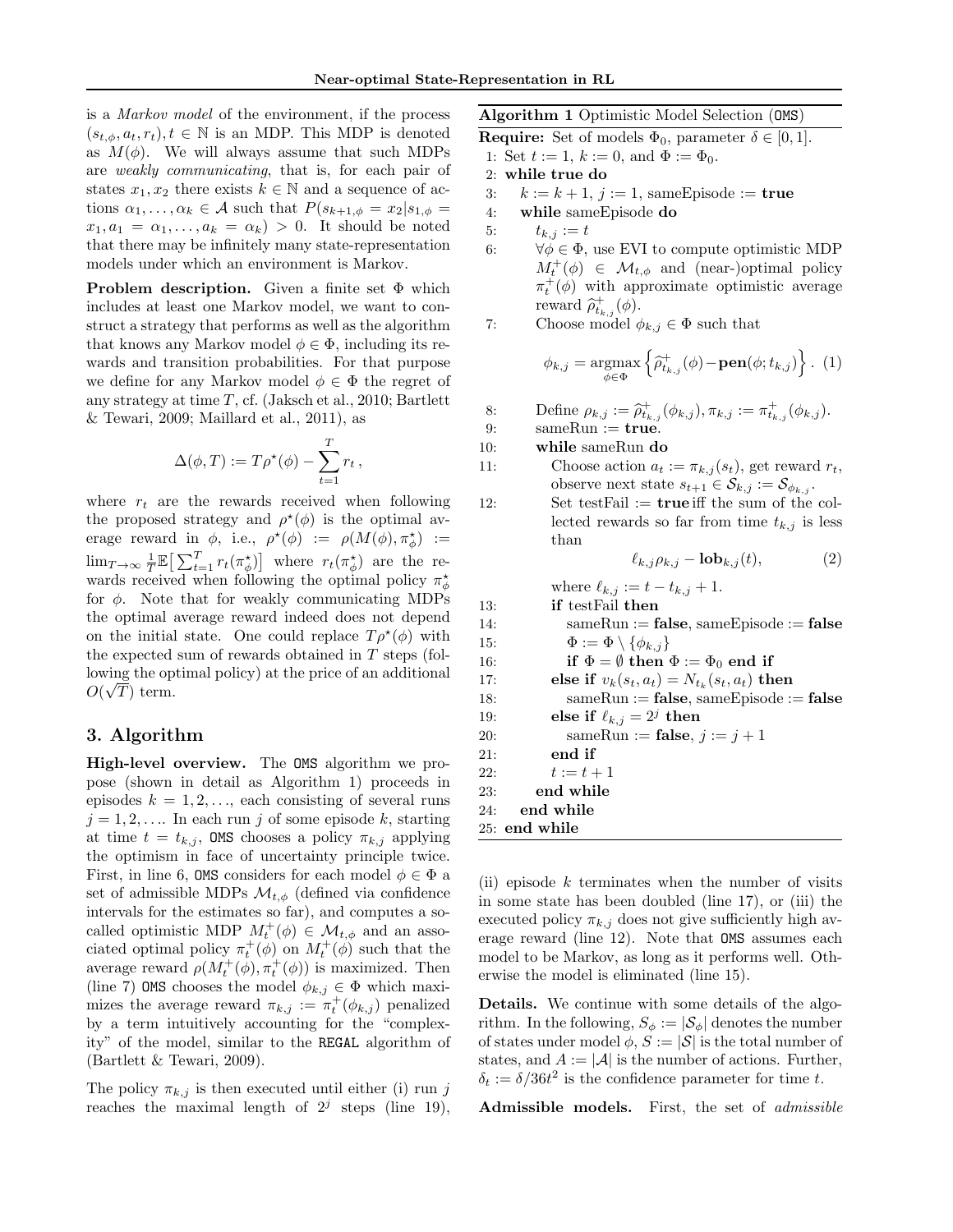MDPs  $\mathcal{M}_{t,\phi}$  the algorithm considers at time t for each model  $\phi \in \Phi$  is defined to contain all MDPs with state space  $\mathcal{S}_{\phi}$  and with rewards r and transition probabilities p satisfying

$$
\left\|p(\cdot|s,a) - \widehat{p}_t(\cdot|s,a)\right\|_1 \le \sqrt{\frac{2\log(2^{S_{\phi}}S_{\phi}At/\delta_t)}{N_t(s,a)}}, \quad (3)
$$

$$
\left| r(s,a) - \widehat{r}_t(s,a) \right| \leq \sqrt{\frac{\log(2S_\phi At/\delta_t)}{2N_t(s,a)}}, \quad (4)
$$

where  $\hat{p}_t(\cdot|s, a)$  and  $\hat{r}_t(s, a)$  are respectively the empirical transition probabilities and mean rewards (at time t) for taking action a at state s, and  $N_t(s, a)$  is the number of times action  $a$  has been chosen in state  $s$ up to time t. (If a hasn't been chosen in  $s$  so far, we set  $N_t(s, a)$  to 1.) It can be shown (cf. Appendix C.1) of Jaksch et al.  $(2010)$  that the mean rewards r and the transition probabilities  $p$  of a Markovian staterepresentation  $\phi$  satisfy (3) and (4) at time t for all  $s \in \mathcal{S}_{\phi}$  and  $a \in \mathcal{A}$ , each with probability at least  $1 - \delta_t$ , making Markov models admissible with high probability.

Extended Value Iteration. For computing a nearoptimal policy  $\pi_t^+(\phi)$  and a corresponding optimistic MDP  $M_t^+(\phi) \in \mathcal{M}_{t,\phi}$  (line 6), OMS applies for each  $\phi \in$ Φ extended value iteration (EVI) (Jaksch et al., 2010) with precision parameter  $t^{-1/2}$ . EVI computes optimistic approximate state values  $\mathbf{u}_{t,\phi}^+ = (u_{t,\phi}^+(s))_s \in$  $\mathbb{R}^{S_{\phi}}$  just like ordinary value iteration (Puterman, 1994) with an additional optimization step for choosing the transition kernel maximizing the average reward. The (approximate) average reward  $\hat{\rho}_t^+(\phi)$  of  $\pi^+(\phi)$  in  $M^+(\phi)$  then is given by  $\pi_t^+(\phi)$  in  $M_t^+(\phi)$  then is given by

$$
\widehat{\rho}_t^+(\phi) = \min \left\{ r_t^+(s, \pi_t^+(\phi, s)) + \sum_{s'} p_t^+(s'|s) u_{t,\phi}^+(s') - u_{t,\phi}^+(s), s \in \mathcal{S}_{\phi} \right\}, \quad (5)
$$

where  $r_t^+$  and  $p_t^+$  are the rewards and transition probabilities of  $M_t^+(\phi)$  under  $\pi_t^+(\phi)$ . It can be shown (Jaksch et al., 2010) that  $\hat{\rho}_t^+(\phi) \geq \rho^*(\phi) - 2/\sqrt{t}$ .

**Penalization term.** At time  $t = t_{k,j}$ , we define the empirical value span of the optimistic MDP  $M_t^+(\phi)$  as  $\mathbf{sp}(\mathbf{u}_{t,\phi}^+) := \max_{s \in \mathcal{S}_{\phi}} u_{t,\phi}^+(s) - \min_{s \in \mathcal{S}_{\phi}} u_{t,\phi}^+(s)$ , and the penalization term considered in (1) for each model  $\phi$ is given by

pen(
$$
\phi
$$
; t) :=  $2^{-j/2} c(\phi; t) \mathbf{sp}(\mathbf{u}_{t,\phi}^+)$   
  $+ 2^{-j/2} c'(\phi; t) + 2^{-j} \mathbf{sp}(\mathbf{u}_{t,\phi}^+),$ 

where the constants are given by

$$
c(\phi; t) := 2\sqrt{2S_{\phi}A\log(2^{S_{\phi}}S_{\phi}At/\delta_t)} + 2\sqrt{2\log(\frac{1}{\delta_t})},
$$
  

$$
c'(\phi; t) := 2\sqrt{2S_{\phi}A\log(2S_{\phi}At/\delta_t)}.
$$

Deviation from the optimal reward. Let  $\ell_{k,j} :=$  $t-t_{k,j}+1$ , and  $v_{k,j}(s,a)$  be the total number of times  $a$  has been played in s during run j in episode  $k$  (or until current time  $t$  if  $j$  is the current run). Similarly, we write  $v_k(s, a)$  for the respective total number of visits during episode  $k$ . (Note that by the assumption  $\mathcal{S}_{\phi} \cap \mathcal{S}_{\phi'} = \emptyset$  for  $\phi \neq \phi'$ , the state implicitly determines the respective model.) Then for the test (2) that decides whether the chosen model  $\phi_{k,j}$  gives sufficiently high reward, we define the allowed deviation from the optimal average reward in the optimistic model for any  $t \geq t_{k,j}$  in run j as

$$
\mathbf{lob}_{k,j}(t) := 2 \sum_{s \in S_{k,j}} \sum_{a \in A} \sqrt{2v_{k,j}(s,a) \log(\frac{2S_{k,j}At_{k,j}}{\delta_{t_{k,j}}})}
$$

$$
2s \mathbf{p}_{k,j}^+ \sum_{s \in S_{k,j}} \sum_{a \in A} \sqrt{2v_{k,j}(s,a) \log(\frac{2^{S_{k,j}}S_{k,j}At_{k,j}}{\delta_{t_{k,j}}})}
$$

$$
+ 2s \mathbf{p}_{k,j}^+ \sqrt{2\ell_{k,j} \log(1/\delta_{t_{k,j}})} + s \mathbf{p}_{k,j}^+, \tag{6}
$$

where  $\mathbf{sp}_{k,j}^+ := \mathbf{sp}(\mathbf{u}_{t_{k,j},\phi_{k,j}}^+)$  and  $S_{k,j} := S_{\phi_{k,j}}$ . Intuitively, the first two terms correspond to the estimation error of the transition kernel and the rewards, while the last one is due to stochasticity of the sampling process.

### 4. Main result

We now provide the main result of this paper, an upper bound on the regret of our OMS strategy. The bound involves the *diameter* of a Markov model  $\phi$ ,  $D(\phi)$ , which is defined as the expected minimum time required to reach any state starting from any other state in the MDP  $M(\phi)$  (Jaksch et al., 2010).

**Theorem 1** Let  $\phi^*$  be an optimal model, i.e.  $\phi^* \in$  $argmax \{ \rho^*(\phi) | \phi \in \Phi, \phi \text{ is Markovian} \}.$  Then the regret  $\Delta(\phi^*,T)$  of **OMS** (with parameter  $\delta$ ) w.r.t.  $\phi^*$ after any  $T \geq S A$  steps is upper bounded by

$$
(8D^{\star}S^{\star} + 4\sqrt{S^{\star}})\sqrt{A \log \left(\frac{48S^{\star}AT^3}{\delta}\right)} \log \left(\frac{2T}{SA}\right)
$$

$$
\times \left(\sqrt{(AS + |\Phi|)T + (AS + |\Phi|) \log \left(\frac{2T}{SA}\right)}\right)
$$

$$
+ (\rho^{\star} + D^{\star})(AS + |\Phi|) \log^{2} \left(\frac{2T}{SA}\right)
$$

with probability higher than  $1 - \delta$ , where  $\rho^* := \rho^*(\phi^*),$  $S^* := S_{\phi^*}$ , and  $D^* := D(\phi^*)$ .

In particular, if for all  $\phi \in \Phi$ ,  $S_{\phi} \leq B$ , then  $S \leq B|\Phi|$ and hence with high probability

$$
\Delta(\phi^*, T) = \tilde{O}(D^*AB^{3/2}\sqrt{|\Phi|T}).
$$

Comparison with the BLB algorithm. Compared to the results obtained by (Maillard et al., 2011) the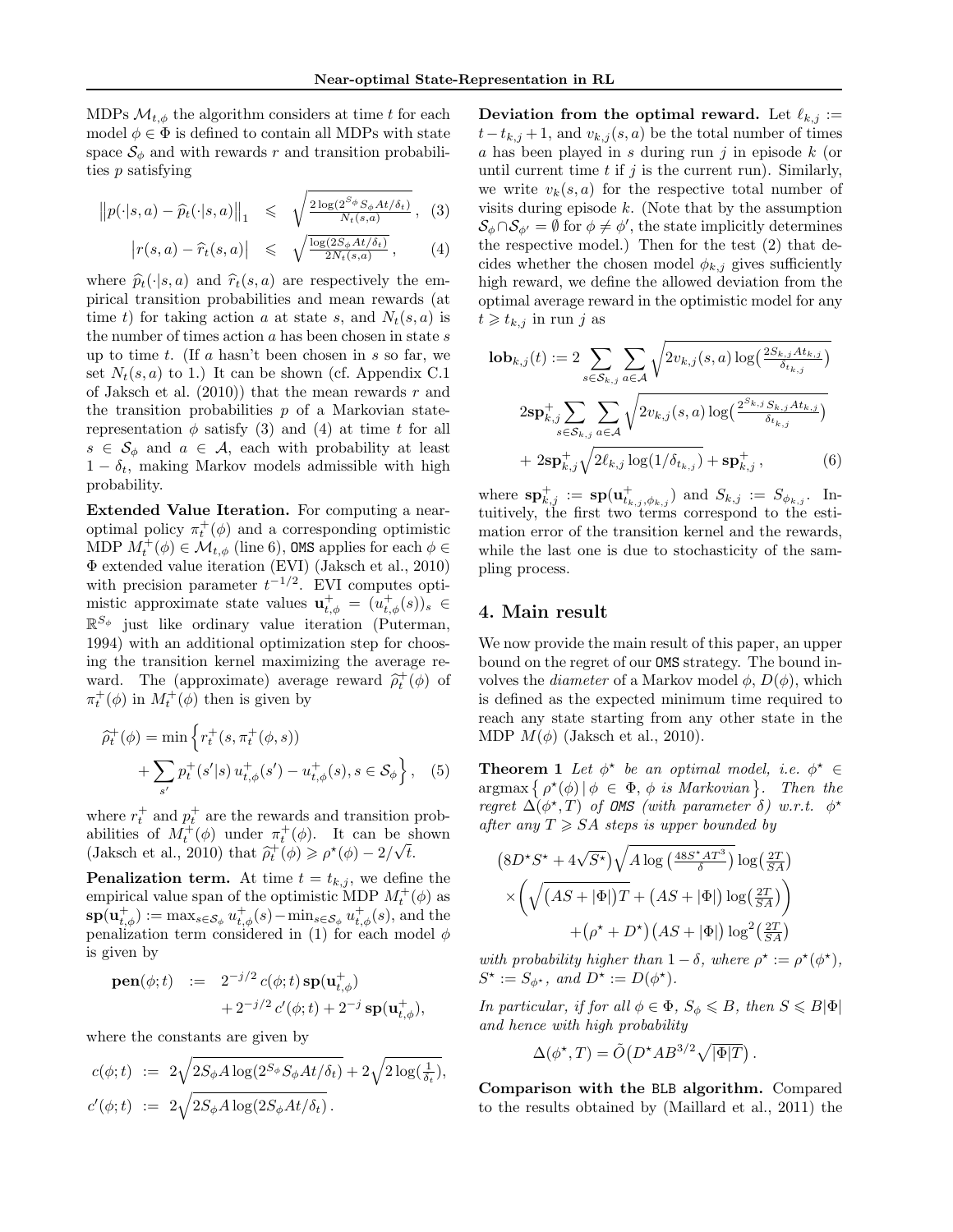regret bound in Theorem 1 has improved dependence of  $T^{1/2}$  (instead of  $T^{2/3}$ ) with respect to the horizon (up to logarithmic factors). Moreover, the new bound avoids a possibly large constant for guessing the diameter of the MDP representation, as unlike BLB, the current algorithm does not need to know the diameter. These improvements were possible since unlike BLB (which uses uniform exploration over all models, and applies UCRL2 as a "black box") we employ optimistic exploration of the models, and do a more indepth analysis of the "UCRL2 part" of our algorithm.

On the other hand, we lose in lesser parameters: the multiplicative term in the new bound is  $S^*A\sqrt{S}$   $\leq$  $S^{\star}A\sqrt{|\Phi|B}$  (assuming that all representations induce a model with no more than  $S_{\phi} \leq B$  states), whereas the corresponding factor in the bound of (Maillard et al., 2011) is  $S^*\sqrt{A|\Phi|}$ . Thus, we currently lose a et al., 2011) is  $\mathcal{N}$   $\mathcal{N}$   $\mathcal{N}$  = 1 mus, we currently lose a factor  $\sqrt{AB}$ . Improving on the dependency on the state spaces is an interesting question: one may note that the algorithm actually only chooses models not much more complex (in terms of the diameter and the state space) than the best model. However, it is not easy to quantify this in terms of a concrete bound.

Another interesting question is how to reuse the information gained on one model for evaluation of the others. Indeed, if we are able to propagate information to all models, a  $log(|\Phi|)$  dependency as opposed to the current  $\sqrt{|\Phi|}$  seems plausible. However, in the current formulation, a policy can be completely uninformative for the evaluation of other policies in other models. In general, this heavily depends on the internal structure of the models in Φ. If all models induce state spaces that have strictly no point in common, then it seems hard or impossible to improve on  $\sqrt{|\Phi|}$ .

We also note that it is possible to replace the diameter in Theorem 1 with the span of the optimal bias vector just as for the REGAL algorithm (Bartlett & Tewari, 2009) by suitably modifying the OMS algorithm. However, unlike UCRL2 and OMS for which computation of optimistic model and respective (near-)optimal policy can be performed by EVI, this modified algorithm (as REGAL) relies on finding the solution to a constraint optimization problem, efficient computation of which is still an open problem.

#### 5. Regret analysis of the OMS strategy

The proof of Theorem 1 is divided into two parts. In Section 5.1, we first show that with high probability all Markovian state-representation models will collect sufficiently high reward according to the test in (2). This also means that the regret of any Markov model is not too large. This in turn is used in Section 5.2 to show that also the optimistic model employed by OMS (which is not necessarily Markov) does not lose too much with respect to an optimal policy in an arbitrary Markov model. In our proof we use analysis similar to (Jaksch et al., 2010) and (Bartlett & Tewari, 2009).

#### 5.1. Markov models pass the test in (2)

Assume that  $\phi_{k,j} \in \Phi$  is a Markov model. We are going to show that  $\phi_{k,j}$  will pass the test on the collected rewards in  $(2)$  of the algorithm at any step t w.h.p.

Initial decomposition. First note that at time  $t$  when the test is performed, we have  $\sum_{s \in \mathcal{S}_{k,j}} \sum_{a \in \mathcal{A}} v_{k,j}(s, a) = \ell_{k,j} = t - t_{k,j} + 1$ , so that

$$
\ell_{k,j}\rho_{k,j} - \sum_{\tau=t_{k,j}}^{t} r_{\tau}
$$
\n
$$
= \sum_{s \in S_{k,j}} \sum_{a \in A} v_{k,j}(s,a) \left(\rho_{k,j} - \widehat{r}_{t_{k,j}:t}(s,a)\right), \quad (7)
$$

where  $\hat{r}_{t_{k,i}:t}(s, a)$  is the empirical average reward collected for choosing a in s from time  $t_{k,j}$  to the current time t in run j of episode k. Let  $r_{k,j}^+(s, a)$  be the optimistic rewards of the model  $M^+_{t_{k,j}}(\phi_{k,j})$  under policy  $\pi_{k,j}$  and  $\mathbf{P}_{k,j}^{+}$  the respective optimistic transition matrix. Set  $\mathbf{v}_{k,j} := (v_{k,j}(s, \pi_{k,j}(s)))_s \in \mathbb{R}^{S_{k,j}}$ , and let  $\mathbf{u}_{k,j}^+ := (u_{t_{k,j},\phi_{k,j}}^+(s))_s \in \mathbb{R}^{S_{k,j}}$  be the state value vector given by EVI. By (5) and noting that  $v_{k,j}(s, a) = 0$ when  $a \neq \pi_{k,j}(s)$  or  $s \notin \mathcal{S}_{k,j}$ , we get

$$
\ell_{k,j} \rho_{k,j} - \sum_{\tau=t_{k,j}}^{t} r_{\tau} = \sum_{s,a} v_{k,j}(s,a) (\hat{\rho}_{k,j}^{+}(\phi_{k,j}) - r_{k,j}^{+}(s,a)) \n+ \sum_{s,a} v_{k,j}(s,a) (r_{k,j}^{+}(s,a) - \hat{r}_{t_{k,j}:t}(s,a)) \n\leq \mathbf{v}_{k,j}^{\top} (\mathbf{P}_{k,j}^{+} - I) \mathbf{u}_{k,j}^{+} \n+ \sum_{s,a} v_{k,j}(s,a) (r_{k,j}^{+}(s,a) - \hat{r}_{t_{k,j}:t}(s,a)).
$$
 (8)

We continue bounding each of the two terms on the right hand side of (8) separately.

**Control of the second term.** Writing  $r(s, a)$  for the mean reward for choosing  $a$  in  $s$  (this is well-defined, since we assume the model is Markov), we have

$$
r_{k,j}^+(s,a) - \hat{r}_{t_{k,j}:t}(s,a) = (r_{k,j}^+(s,a) - \hat{r}_{t_{k,j}}(s,a)) + (\hat{r}_{t_{k,j}}(s,a) - r(s,a)) + (r(s,a) - \hat{r}_{t_{k,j}:t}(s,a)).
$$

The terms of this decomposition are controlled. That is, using that  $M(\phi_{k,j})$  is an admissible model according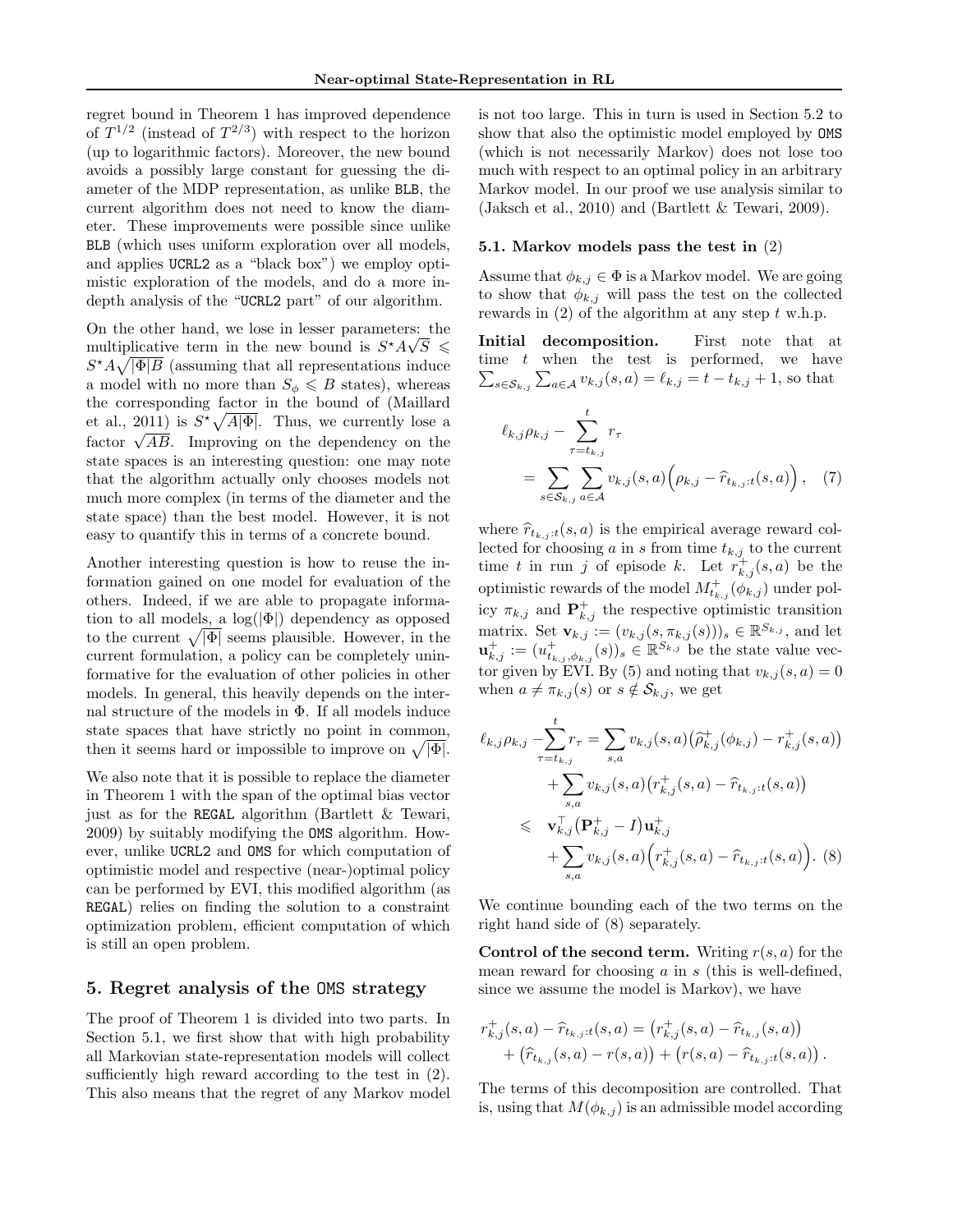to (4) with probability  $1-\delta_{t_{k,j}}$  (by applying the results of measure concentration in Appendix C.1 of (Jaksch et al., 2010) to the quantity  $\hat{r}_{t_{k,j}}(s, a)$ , and the mere definition of  $r_{k,j}^+(s, a)$ , and since  $N_{t_k}(s, a) \le N_t(s, a)$ , we deduce that with probability higher than  $1 - \delta_{t_{k,j}}$ ,

$$
\sum_{s,a} v_{k,j}(s,a) \Big( \big( r_{k,j}^+(s,a) - \hat{r}_{t_{k,j}}(s,a) \big) + \big( \hat{r}_{t_{k,j}}(s,a) - r(s,a) \big) \Big) \n\leq 2 \sum_{s,a} \frac{v_{k,j}(s,a)}{\sqrt{2N_{t_k}(s,a)}} \sqrt{\log \left( \frac{2S_{k,j}At_{k,j}}{\delta_{t_{k,j}}} \right)} \n\leq \sum_{s,a} \sqrt{2v_{k,j}(s,a) \log \left( \frac{2S_{k,j}At_{k,j}}{\delta_{t_{k,j}}} \right)}.
$$
\n(9)

On the other hand, using again the results of measure concentration in Appendix C.1 of (Jaksch et al., 2010), and that  $v_{k,j}(s, a) \leqslant N_{t_k}(s, a) \leqslant t_{k,j}$ , we deduce by a union bound over  $S_{k,j}At_{k,j}$  events that with probability higher than  $1 - \delta_{t_{k,j}}$  we get

$$
\sum_{s,a} v_{k,j}(s,a) \left( r(s,a) - \hat{r}_{t_{k,j}:t}(s,a) \right)
$$
\n
$$
\leqslant \sum_{s,a} \frac{v_{k,j}(s,a)}{\sqrt{2v_{k,j}(s,a)}} \sqrt{\log \left( \frac{2S_{k,j}At_{k,j}}{\delta_{t_{k,j}}} \right)}
$$
\n
$$
\leqslant \sum_{s,a} \sqrt{2v_{k,j}(s,a) \log \left( \frac{2S_{k,j}At_{k,j}}{\delta_{t_{k,j}}} \right)}.
$$
\n(10)

Control of the first term. For the first term in (8), let us first notice that, since the rows of  $\mathbf{P}^+_{k,j}$  sum to 1,  $(\mathbf{P}_{k,j}^+ - I)\mathbf{u}_{k,j}^+$  is invariant under a translation of the vector  $\mathbf{u}_{k,j}^+$ . In particular, we can replace  $\mathbf{u}_{k,j}^+$  with the quantity  $\mathbf{h}_{k,j}^{+}$ , where

$$
h_{k,j}^+(s) := u_{k,j}^+(s) - \min\left\{u_{k,j}^+(s) \,|\, s \in \mathcal{S}_{k,j}\right\}.
$$

Then, we make use of the decomposition

$$
\mathbf{v}_{k,j}^{\top} (\mathbf{P}_{k,j}^{+} - I) \mathbf{u}_{k,j}^{+} = (11) \n\mathbf{v}_{k,j}^{\top} (\mathbf{P}_{k,j}^{+} - \mathbf{P}_{k,j}) \mathbf{h}_{k,j}^{+} + \mathbf{v}_{k,j}^{\top} (\mathbf{P}_{k,j} - I) \mathbf{h}_{k,j}^{+},
$$

where  $\mathbf{P}_{k,j}$  denotes the transition matrix corresponding to the MDP  $M(\phi_{k,j})$  under policy  $\pi_{k,j}$ . Since both matrices are close to the empirical transition matrix  $\mathbf{P}_{t_{k,j}}$  at time  $t_{k,j}$ , we can control the first term of this expression.

First part of the first term. Indeed, since  $\mathbf{sp}_{k,j}^+$  =  $\|\mathbf{h}_{k,j}^+\|_{\infty}$ , we have for the first term in (11), using the decomposition  $p_{k,j}^{\dagger}(\cdot|s) - p_{k,j}(\cdot|s) = (p_{k,j}^{\dagger}(\cdot|s) -$ 

 $\widehat{p}_{t_{k,j}}(\cdot|s) + (\widehat{p}_{t_{k,j}}(\cdot|s) - p_{k,j}(\cdot|s))$  together with a concentration result and the definition of  $p_{k,j}^+$ , that with probability higher than  $1 - \delta_{t_{k,j}}$ 

$$
\mathbf{v}_{k,j}^{\top}(\mathbf{P}_{k,j}^{+} - \mathbf{P}_{k,j})\mathbf{h}_{k,j}^{+}
$$
\n
$$
= \sum_{s,a,s'} v_{k,j}(s,a) \Big( p_{k,j}^{+}(s'|s) - p_{k,j}(s'|s) \Big) h_{k,j}^{+}(s')
$$
\n
$$
\leq \sum_{s,a} v_{k,j}(s,a) \| p_{k,j}^{+}(\cdot|s) - p_{k,j}(\cdot|s) \|_{1} \cdot \| \mathbf{h}_{k,j}^{+} \|_{\infty}
$$
\n
$$
\leq \sum_{s,a} 2 v_{k,j}(s,a) \sqrt{\frac{2 \log(2^{S_{k,j}} S_{k,j} At_{k,j}/\delta_{t_{k,j}})}{N_{t_k}(s,a)}} \| \mathbf{h}_{k,j}^{+} \|_{\infty}
$$
\n
$$
\leq 2 \mathbf{sp}_{k,j}^{+} \sum_{s,a} \sqrt{2 v_{k,j}(s,a) \log \left( \frac{2^{S_{k,j}} S_{k,j} At_{k,j}}{\delta_{t_{k,j}}} \right)}.
$$
\n(12)

Second part of the first term. The second term of (11) can be rewritten using a martingale difference sequence. That is, let  $\mathbf{e}_s \in \mathbb{R}^{S_{k,j}}$  be the unit vector with coordinates 0 for all  $s' \neq s$ . Following (Jaksch et al., 2010) we set  $X_{\tau} := (p(\cdot|s_{\tau}, a_{\tau}) - \mathbf{e}_{s_{\tau+1}}^{\top})\mathbf{h}_{k,j}^+$  and get

$$
\mathbf{v}_{k,j}^{\top}(\mathbf{P}_{k,j} - I)\mathbf{h}_{k,j}^{\top} \qquad (13)
$$
\n
$$
= \sum_{\tau=t_{k,j}}^{t} \left( p(\cdot|s_{\tau}, a_{\tau}) - \mathbf{e}_{s_{\tau}}^{\top} \right) \mathbf{h}_{k,j}^{\top}
$$
\n
$$
= \left( \mathbf{e}_{s_{t+1}}^{\top} - \mathbf{e}_{s_{t_{k,j}}}^{\top} + \sum_{\tau=t_{k,j}}^{t} \left( p(\cdot|s_{\tau}, a_{\tau}) - \mathbf{e}_{s_{\tau+1}}^{\top} \right) \right) \mathbf{h}_{k,j}^{\top}
$$
\n
$$
= \sum_{\tau=t_{k,j}}^{t} X_{\tau} + h_{k,j}^{\top} (s_{t+1}) - h_{k,j}^{\top} (s_{t_{k,j}})
$$
\n
$$
= \sum_{\tau=t_{k,j}}^{t} X_{\tau} + u_{k,j}^{\top} (s_{t+1}) - u_{k,j}^{\top} (s_{t_{k,j}}) .
$$
\n(13)

Now the sequence  $\{X_{\tau}\}_{t_k,j\leqslant\tau\leqslant t}$  is a martingale difference sequence with

$$
|X_{\tau}| \leqslant \|p(\cdot|s_{\tau}, a_{\tau}) - \mathbf{e}_{s_{\tau+1}}^{\top}\|_1 \mathbf{sp}_{k,j}^+ \leqslant 2\mathbf{sp}_{k,j}^+.
$$

Thus, an application of Azuma-Hoeffding's inequality (cf. Lemma 10 and its application in Jaksch et al.  $(2010)$  to  $(13)$  yields

$$
\mathbf{v}_{k,j}^{\top}(\mathbf{P}_{k,j} - I)\mathbf{h}_{k,j}^+ \n\leq 2\mathbf{sp}_{k,j}^+ \sqrt{2\ell_{k,j}\log(1/\delta_{t_{k,j}})} + \mathbf{sp}_{k,j}^+ \quad (14)
$$

with probability higher than  $1 - \delta_{t_{k,j}}$ . Together with (12) this concludes the control of the first term of (8).

Putting all steps together. Combining (8), (9),  $(10), (11), (12),$  and  $(14),$  we deduce that at each time t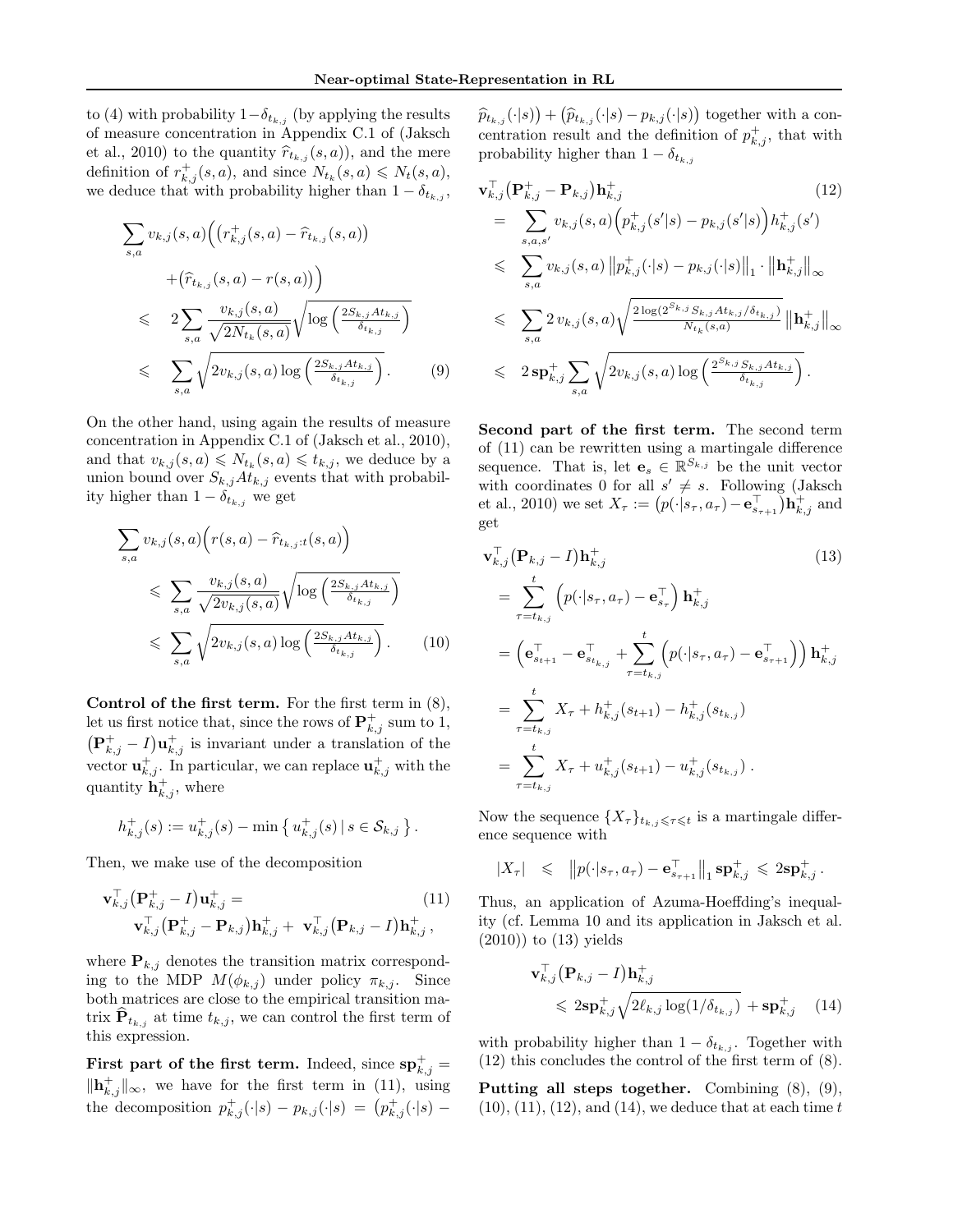of run $j$ in episode $k,$ any Markovian model $\phi_{k,j}$  passes the test in (2) with probability higher than  $1 - 4\delta_{t_{k,j}}$ . Further, it passes all the tests in run  $j$  with probability higher than  $1 - 4\delta_{t_{k,j}} 2^j$ .

#### 5.2. Regret analysis

Next, let us consider a model  $\phi_{k,j} \in \Phi$ , not necessarily Markovian, that has been chosen at time  $t_{k,i}$ . Let  $t+1$ be the time when one of the three stopping conditions in the algorithm (lines 12, 17, and 19) is met. Thus OMS employs the model  $\phi_{k,j}$  between  $t_{k,j}$  and  $t+1$ , until a new model is chosen after the step  $t + 1$ . Noting that  $r_{\tau} \in [0, 1]$  and that the total length of the run is  $(t + 1) - t_{k,j} + 1 = \ell_{k,j} + 1$  we can bound the regret  $\Delta_{k,j}$  of run j in episode k by

$$
\Delta_{k,j} := (\ell_{k,j} + 1)\rho^* - \sum_{\tau=t_{k,j}}^{t+1} r_{\tau}
$$
\n
$$
\leq \ell_{k,j}(\rho^* - \rho_{k,j}) + \rho^* + \ell_{k,j}\rho_{k,j} - \sum_{\tau=t_{k,j}}^{t} r_{\tau}.
$$

Since by assumption the test in (2) has been passed for all steps  $\tau \in [t_{k,j}, t]$ , we have

$$
\Delta_{k,j} \leq \ell_{k,j} \left( \rho^* - \rho_{k,j} \right) + \rho^* + \mathbf{lob}_{k,j}(t),\tag{15}
$$

and we continue bounding the terms of  $\textbf{lob}_{k,j}(t)$ .

Stopping criterion based on the visit counter. Since  $\sum_{s,a} v_{k,j}(s,a) = \ell_{k,j} \leqslant 2^j$ , by Cauchy-Schwarz inequality  $\sum_{s,a} \sqrt{v_{k,j}(s,a)} \leq 2^{j/2} \sqrt{S_{k,j}A}$ . Plugging this into the definition (6) of  $\textbf{lob}_{k,j}$ , we deduce from  $(15)$  that

$$
\Delta_{k,j} \leq \ell_{k,j} (\rho^* - \rho_{k,j}) + \rho^* \qquad (16)
$$
  
 
$$
+ s \mathbf{p}^+_{k,j} + 2^{j/2} s \mathbf{p}^+_{k,j} c(\phi_{k,j}; t_{k,j}) + 2^{j/2} c'(\phi_{k,j}; t_{k,j}).
$$

Selection procedure with penalization. Now, by definition of the algorithm, for any optimal Markov model  $\phi^*$  defined in the statement of Theorem 1, whenever  $M(\phi^*)$  is admissible, i.e.  $M(\phi^*) \in \mathcal{M}_{t_{k,j},\phi^*}$  and was not eliminated during all runs before run  $j$  in episode k, we have  $\rho_{k,j} - \textbf{pen}(\phi_{k,j}; t_{k,j}) \geqslant \hat{\rho}_{k,j}^+(\phi^{\star}) \textbf{pen}(\phi^{\star}; t_{k,j}) \geqslant \rho^{\star} - \textbf{pen}(\phi^{\star}; t_{k,j}) - 2t_{k,j}^{-1/2}, \text{ or equiv-}$ lently

$$
\rho^* - \rho_{k,j} \le \mathbf{pen}(\phi^*; t_{k,j}) - \mathbf{pen}(\phi_{k,j}; t_{k,j}) + 2t_{k,j}^{-1/2}
$$
  
\n
$$
\le 2^{-j/2} c(\phi^*; t_{k,j}) \mathbf{sp}(\mathbf{u}_{t_{k,j}, \phi^*}^+)
$$
  
\n
$$
+ 2^{-j/2} c'(\phi^*; t_{k,j}) + 2^{-j} \mathbf{sp}(\mathbf{u}_{t_{k,j}, \phi^*}^+)
$$
  
\n
$$
-2^{-j/2} c(\phi_{k,j}; t_{k,j}) \mathbf{sp}_{k,j}^+
$$
  
\n
$$
-2^{-j/2} c'(\phi_{k,j}; t_{k,j}) - 2^{-j} \mathbf{sp}_{k,j}^+ + 2t_{k,j}^{-1/2}. (17)
$$

 $1/2$ 

Noting that  $\ell_{k,j} \leqslant 2^j$  and recalling that when  $M(\phi^*)$ is admissible, the span of the corresponding optimistic model is less than the diameter of the true model, i.e.  $\mathbf{sp}(\mathbf{u}_{t_{k,j},\phi^*}^+) \leqslant D^*$ , see (Jaksch et al., 2010), and we obtain from (16), (17), and a union bound that

$$
\Delta_{k,j} \leq \rho^* + D^* + 2^{j/2} D^* c(\phi^*; t_{k,j}) + 2^{j/2} c'(\phi^*; t_{k,j}) + 2^{j+1} t_{k,j}^{-1/2}
$$
 (18)

with probability higher than

$$
1 - \sum_{k',j',t_{k',j'} < t_{k,j}} 4\delta_{t_{k',j'}} 2^{j'} - 2\delta_{t_{k,j}} \,. \tag{19}
$$

The sum in (19) comes from the event that  $\phi^*$  passes all tests (and is admissible) for all runs in all episodes previous to time  $t_{k,j}$ , and  $2\delta_{t_{k,j}}$  comes from the event that  $\phi^*$  is admissible at time  $t_{k,j}$ . We conclude in the following by summing  $\Delta_{k,j}$  over all runs and episodes.

**Summing over runs and episodes.** Let  $J_k$  be the total number of runs in episode  $k$ , and let  $K_T$  be the total number of episodes up to time T. Noting that  $c(\phi^*; t_{k,j}) \leqslant c(\phi^*; T)$  and  $c'(\phi^*; t_{k,j}) \leqslant c'(\phi^*; T)$  as well as using that  $2t_{k,j} \geq 2^j$  (so that  $2^{j+1}t_{kj}^{-1/2} \leq$  $2\sqrt{2} \cdot 2^{j/2}$ , summing (18) over all runs and episodes gives

$$
\Delta(\phi^*, T) = \sum_{k=1}^{K_T} \sum_{j=1}^{J_k} \Delta_{k,j} \le (\rho^* + D^*) \sum_{k=1}^{K_T} J_k
$$
 (20)  
+ 
$$
\left(D^*c(\phi^*; T) + c'(\phi^*; T) + 2\sqrt{2}\right) \sum_{k=1}^{K_T} \sum_{j=1}^{J_k} 2^{j/2},
$$

with probability higher than  $1 - \sum_{k=1}^{K_T} \sum_{j=1}^{J_k} 4 \delta_{t_{k,j}} 2^j$ , where we used a union bound over all events considered in (19) for the control of all the  $\Delta_{k,j}$  terms, avoiding redundant counts (such as the admissibility of  $\phi^*$  at time  $t_{k,j}$ ). Now, using the definition of  $\delta_{t_{k,j}}$  and the fact that  $2t_{k,j} \geq 2^j$ , we get that

$$
4\delta_{t_{k,j}} 2^j = \frac{2^j \delta}{9t_{k,j}^2} \leqslant \frac{2^j \delta}{2t_{k,j}(t_{k,j} + 2^j)}
$$
  
= 
$$
\frac{\delta}{2t_{k,j}} - \frac{\delta}{2(t_{k,j} + 2^j)} \leqslant \sum_{t=t_{k,j}}^{t_{k,j} + 2^j - 1} \frac{\delta}{2t^2},
$$

where the last inequality follows by a series-integral comparison, using that  $t \mapsto t^{-2}$  is a decreasing function. Thus, we deduce that the bound (20) is valid with probability at least  $1 - \sum_{t=1}^{\infty} \frac{\delta}{2t^2} \geq 1 - \delta$  for all T, and it remains to bound the double sum  $\sum_{k} \sum_{j} 2^{j/2}$ .

From the number of runs... First note that by definition of the total number of episodes  $K_T$  we have

$$
T \ge \sum_{k=1}^{K_T} \sum_{j=1}^{J_k - 1} 2^j = \sum_{k=1}^{K_T} \left( 2^{J_k} - 2 \right), \tag{21}
$$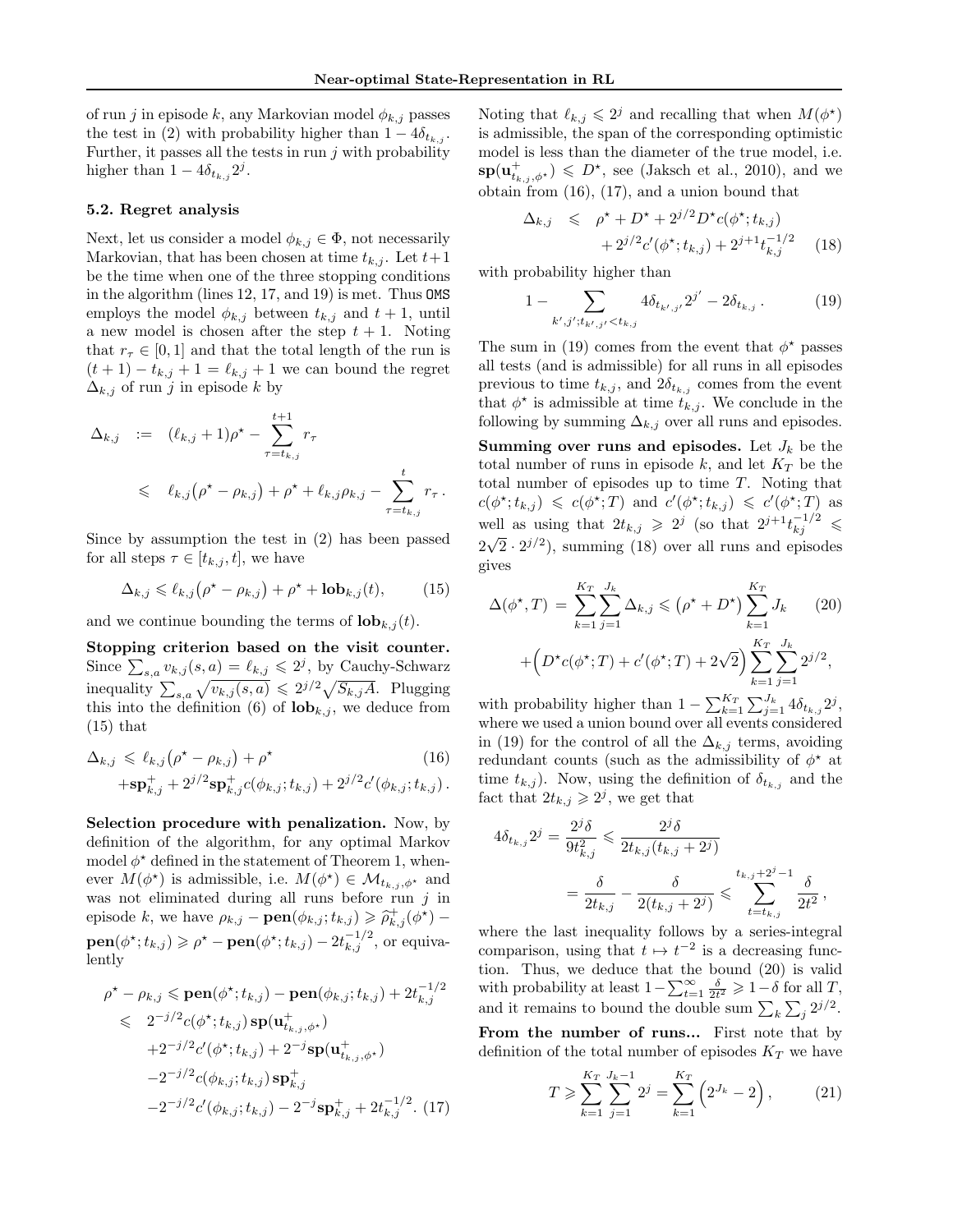which implies also that we have the bound

$$
\sum_{k=1}^{K_T} \sum_{j=1}^{J_k} 2^j = 2 \sum_{k=1}^{K_T} \left( 2^{J_k} - 2 \right) + 2K_T \leq 2T + 2K_T.
$$

Further, by Jensen's inequality we get

$$
\sum_{k=1}^{K_T} \sum_{j=1}^{J_k - 1} 2^{j/2} \leq \sqrt{\sum_{k=1}^{K_T} J_k} \sqrt{\sum_{k=1}^{K_T} \sum_{j=1}^{J_k} 2^j}
$$
  

$$
\leq \sqrt{\sum_{k=1}^{K_T} J_k} \sqrt{2T + 2K_T}.
$$
 (22)

Now, to bound the total number of runs  $\sum_{k=1}^{K_T} J_k$ , using Jensen's inequality and (21), we deduce

$$
\sum_{k=1}^{K_T} J_k = \sum_{k=1}^{K_T} \log_2(2^{J_k}) \leq K_T \log_2\left(\frac{1}{K_T} \sum_{k=1}^{K_T} 2^{J_k}\right) \leq K_T \log_2\left(\frac{T}{K_T} + 2\right) \leq K_T \log_2\left(\frac{2T}{K_T}\right), \quad (23)
$$

and thus it remains to deal with  $K_T$ .

... to the number of episodes. First recall that an episode is terminated when either the number of visits in some state-action pair  $(s, a)$  has been doubled (line 17 of the algorithm) or when the test on the accumulated rewards has failed (line 12). We know that with probability at least  $1 - \delta$  the optimal Markov model is not eliminated from Φ, while non-Markov models failing the test are deleted from Φ. Therefore, with probability  $1 - \delta$  the number of episodes terminated with a model failing the test is upper bounded by  $|\Phi| - 1$ .

Next, let us consider the number of episodes which are ended since the number of visits in some stateaction pair  $(s, a)$  has been doubled. Let  $K(s, a)$  be the number of episodes which ended after the number of visits in  $(s, a)$  has been doubled, and let  $T(s, a)$ be the number of steps in these episodes. As it may happen that in an episode the number of visits is doubled in more than one state-action pair, we assume that  $K(s, a)$  and  $T(s, a)$  count only the episodes/steps where  $(s, a)$  is the first state-action pair for which this happens. It is easy to see that  $K(s, a) \leq$  $1 + \log_2 T(s, a) = \log_2 2T(s, a)$  for  $T(s, a) > 0$ . Then the bound  $\sum_{s\in\mathcal{S}}\sum_{a\in\mathcal{A}}\log_22T(s,a)$  on the total number of these episodes is maximal under the constraint  $\sum_{s\in\mathcal{S}}\sum_{a\in\mathcal{A}}T(s,a) = T$  when  $T(s,a) = \frac{T}{SA}$  for all  $(s, a)$ . This shows that the total number of episodes  $K_T$  is upper bounded by

$$
K_T \leqslant SA \log_2\left(\frac{2T}{SA}\right) + |\Phi| - 1 \tag{24}
$$

with probability  $1 - \delta$ , provided that  $T \geq S A$ .

Putting all steps together. Combining (20), (22) and (23) we get  $\Delta(\phi^*,T) \leq$  $(\rho^* + D^*)K_T \log_2(\frac{2T}{K_T}) + (D^*c(\phi^*;T) + c'(\phi^*;T) +$ 

2 √  $\sqrt{2K_T \log_2(\frac{2T}{K_T})(T+K_T)}$ . Hence, by (24) and the definition of  $c, c',$  the regret of OMS is, with probability higher than  $1 - \delta$ , bounded by

$$
\Delta(\phi^*, T) \leq (\rho^* + D^*) \left( SA + |\Phi| \right) \log_2^2\left(\frac{2T}{SA}\right)
$$
  
+ 
$$
\left( 2D^* \sqrt{2S^* A \log\left(\frac{2^{S^*} 24S^* A T^3}{\delta}\right)} + 2D^* \sqrt{2 \log\left(\frac{24T^2}{\delta}\right)}
$$
  
+ 
$$
2\sqrt{2S^* A \log\left(\frac{48S^* A T^3}{\delta}\right)} + 2\sqrt{2}
$$
  

$$
\times \log_2\left(\frac{2T}{SA}\right) \left( \sqrt{\left(SA + |\Phi|\right) 2T} + \left(SA + |\Phi|\right) \log_2\left(\frac{2T}{SA}\right) \right),
$$

and we may conclude the proof with some minor simplifications.

#### 6. Outlook

The first natural question about the performance guarantees obtained is whether they are optimal. We know from the corresponding lower-bounds for learning MDPs (Jaksch et al., 2010) that the dependence on T we get for OMS is indeed optimal. Among other parameters, perhaps the most important one is the number of models |Φ|; here we conjecture that the  $\sqrt{|\Phi|}$  dependence we obtain is optimal, but this remains to be proven. Other parameters are the size of the action and state spaces for each model; here we lose with respect to the precursor BLB algorithm (see the remark after Theorem 1), and thus have room for improvement. It may be possible to obtain a better dependence for OMS at the expense of more sophisticated analysis. Note, however, that so far there are no known algorithms for learning even a single MDP that would have known optimal dependence on all these parameters.

Another important direction for future research is infinite sets  $\Phi$  of models; perhaps, countably infinite sets is the natural first step, with separable — in a suitable sense — continuously-parametrized general classes of models being a foreseeable extension. A problem with the latter formulation is that one would need to formalize the notion of a model being close to a Markovian model and quantify the resulting regret.

#### Acknowledgments

This work was supported by the French National Research Agency (ANR-08-COSI-004 project EXPLO-RA), by the European Community's Seventh Framework Programme (FP7/2007-2013) under grant agreement 270327 (CompLACS), 216886 (PASCAL2) and 306638 (SUPREL), the Nord-Pas-de-Calais Regional Council and FEDER through CPER 2007-2013, the Austrian Science Fund (FWF): J 3259-N13, the Australian Research Council Discovery Project DP120100950, and NICTA.